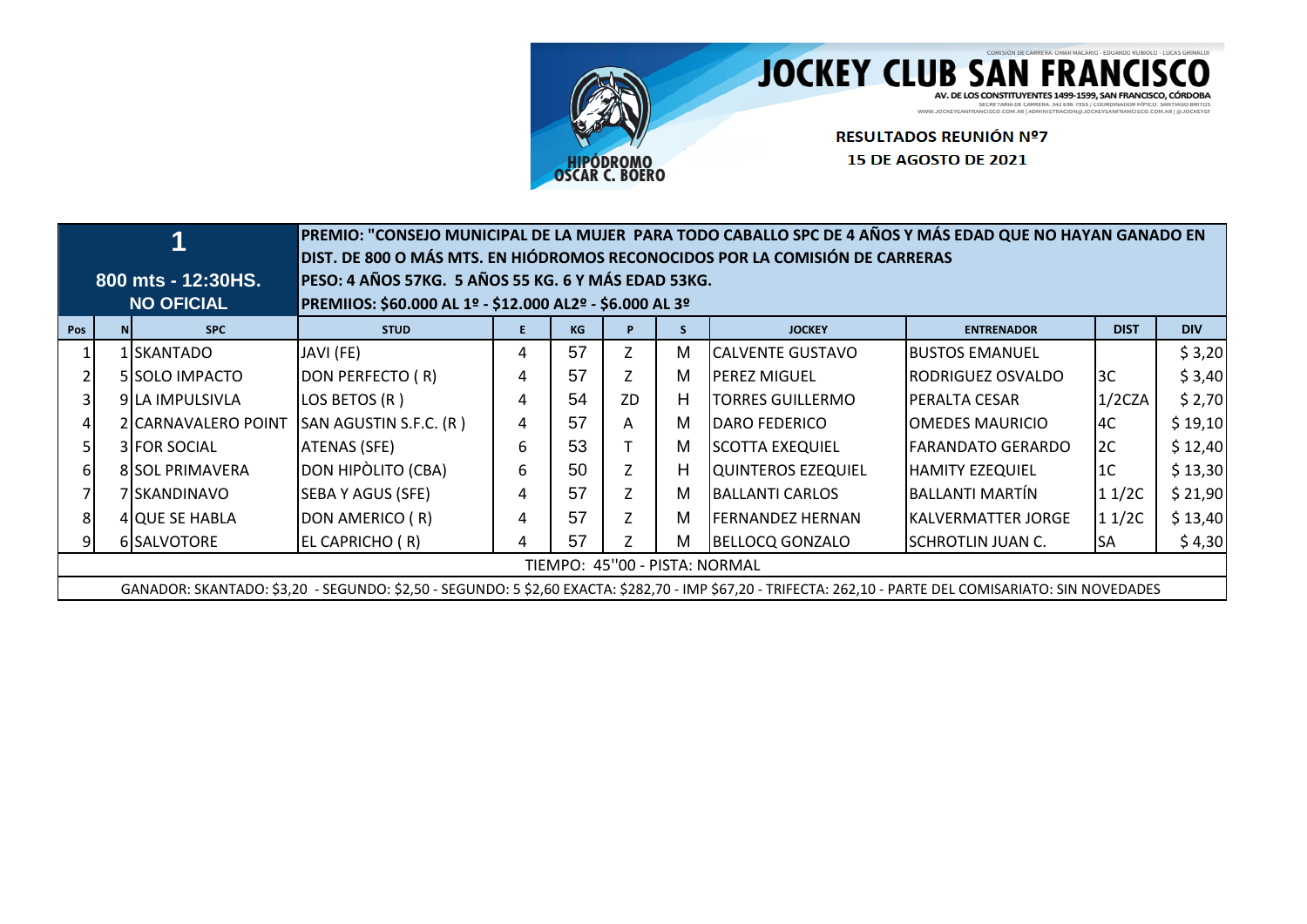|                |                              | $\overline{2}$          | PREMIO: "CIUDAD DE SAN FRANCISCO" PARA TODO CABALLO SPC DE 5 AÑOS Y MÀS EDAD QUE NO HAYAN GANADO CARRERAS<br>OFICIALES. OFICIAL (CONTROL ANTIDOPING AL 1º Y AL 2º) |    |    |           |    |                         |                            |                |            |  |  |
|----------------|------------------------------|-------------------------|--------------------------------------------------------------------------------------------------------------------------------------------------------------------|----|----|-----------|----|-------------------------|----------------------------|----------------|------------|--|--|
|                |                              | 1000 mts - 13:10HS      | PESO: 5 AÑOS 58KG. 6 Y MÁS EDAD 56 KG. HEMBRAS DESCARGAN 3 KG.                                                                                                     |    |    |           |    |                         |                            |                |            |  |  |
|                |                              | <b>OFICIAL</b>          | PREMIIOS: \$100.000 AL 1º - \$31.000 AL2º - \$19.000 AL 3º                                                                                                         |    |    |           |    |                         |                            |                |            |  |  |
| Pos            | N                            | <b>SPC</b>              | <b>STUD</b>                                                                                                                                                        | F. | KG | P         | S. | <b>JOCKEY</b>           | <b>ENTRENADOR</b>          | <b>DIST</b>    | <b>DIV</b> |  |  |
|                |                              | 1 NOBLE GITANO          | CIUDAD DE AMIGOS (LP)                                                                                                                                              | 8  | 56 | Z         | M  | <b>ALVAREZ JOSE</b>     | <b>AQUILES MATIAS</b>      |                | \$3,70     |  |  |
|                |                              | 3 FLOR DE NOTICIA       | MALA JUNTA (SFE)                                                                                                                                                   | 6  | 53 | Z         | H  | <b>VILCHES FERNANDO</b> | IBUXMANN ALAN              | 31/2C          | \$8,90     |  |  |
| 31             | 8   PASPARTOU                |                         | <b>EL PARAMO</b>                                                                                                                                                   | 5  | 58 | ZC        | M  | <b>BAEZ PABLO</b>       | <b>ZUIN EDGARDO</b>        | $1/2$ PZO      | \$2,40     |  |  |
|                | 10 BARON FAST                |                         | <b>CAPRICORNIO</b>                                                                                                                                                 | 6  | 56 | Z         | M  | QUINTEROS EZEQUIEL      | LOPEZ OSCAR                | 11/2C          | \$23,70    |  |  |
| 51             |                              | 7 MERCENARIO            | LOS HERMANOS (SFE)                                                                                                                                                 |    | 56 | <b>ZC</b> | M  | VIZCARRA ADRIÁN         | ROLDAN EDGARDO             | 21/2C          | \$6,00     |  |  |
|                |                              | 11 LA GRAN APUESTA      | TAMBOR DE MÚSICA (R)                                                                                                                                               | 5  | 55 | A         | н  | TAJOMISSKI ALEJANDRO    | <b>IKALVERMATTER JORGE</b> | 1 <sup>C</sup> | \$3,90     |  |  |
|                |                              | 5 TWO PASSION           | LAS NENAS (SFE)                                                                                                                                                    | 5  | 58 | Z         | M  | <b>GARCIA GERÓNIMO</b>  | lacuña hugo                | 1 <sup>C</sup> | \$8,40     |  |  |
| 8              |                              | <b>6 MAKE IT HAPPEN</b> | MONTETIGRE (SFO)                                                                                                                                                   | 5  | 55 | Α         | н  | <b>TORRES GUILLERMO</b> | CASTELLANO MATIAS          | 4C             | \$19,20    |  |  |
| $\overline{9}$ |                              | 2 FIRST INGOT           | DOÑA ROSA (LP)                                                                                                                                                     | 5  | 58 | Ζ         | M  | <b>HAMITY EXEQUIEL</b>  | RIVADANEIRA JOSE           | 1/2C           | \$16,10    |  |  |
| 10             |                              | 9 LIZY VELOZ            | SUSANENSE (R)                                                                                                                                                      | 7  | 53 | Z         | H  | MELANO GABRIEL          | REYES CEFERINO             | VS             | \$21,20    |  |  |
| <b>RET</b>     |                              | 4 LUHUK SOCIAL          | <b>ATENAS (SFE)</b>                                                                                                                                                | 5  | 58 | A         | м  | <b>SCOTTA EXEQUIEL</b>  | FARANDATO GERARDO          |                | <b>RET</b> |  |  |
| <b>RET</b>     |                              | 12 DIRKO                | $AN - DI(R)$                                                                                                                                                       | 5  | 58 | Α         | M  | <b>ALLOIS ALEXIS</b>    | <b>VAN TUYNE RICARDO</b>   |                | <b>RET</b> |  |  |
|                | TIEMPO: 57"94 - PISTA NORMAL |                         |                                                                                                                                                                    |    |    |           |    |                         |                            |                |            |  |  |
|                |                              |                         | GANADOR: LIBRE DE ESPÍRITU \$3,70 - SEGUNDO: \$ 2,90 - SEGUNDO: \$ - EXACTA:\$ - IMP: - TRIFECTA: \$ PARTE DEL COMISARIATO: SIN NOVEDADES                          |    |    |           |    |                         |                            |                |            |  |  |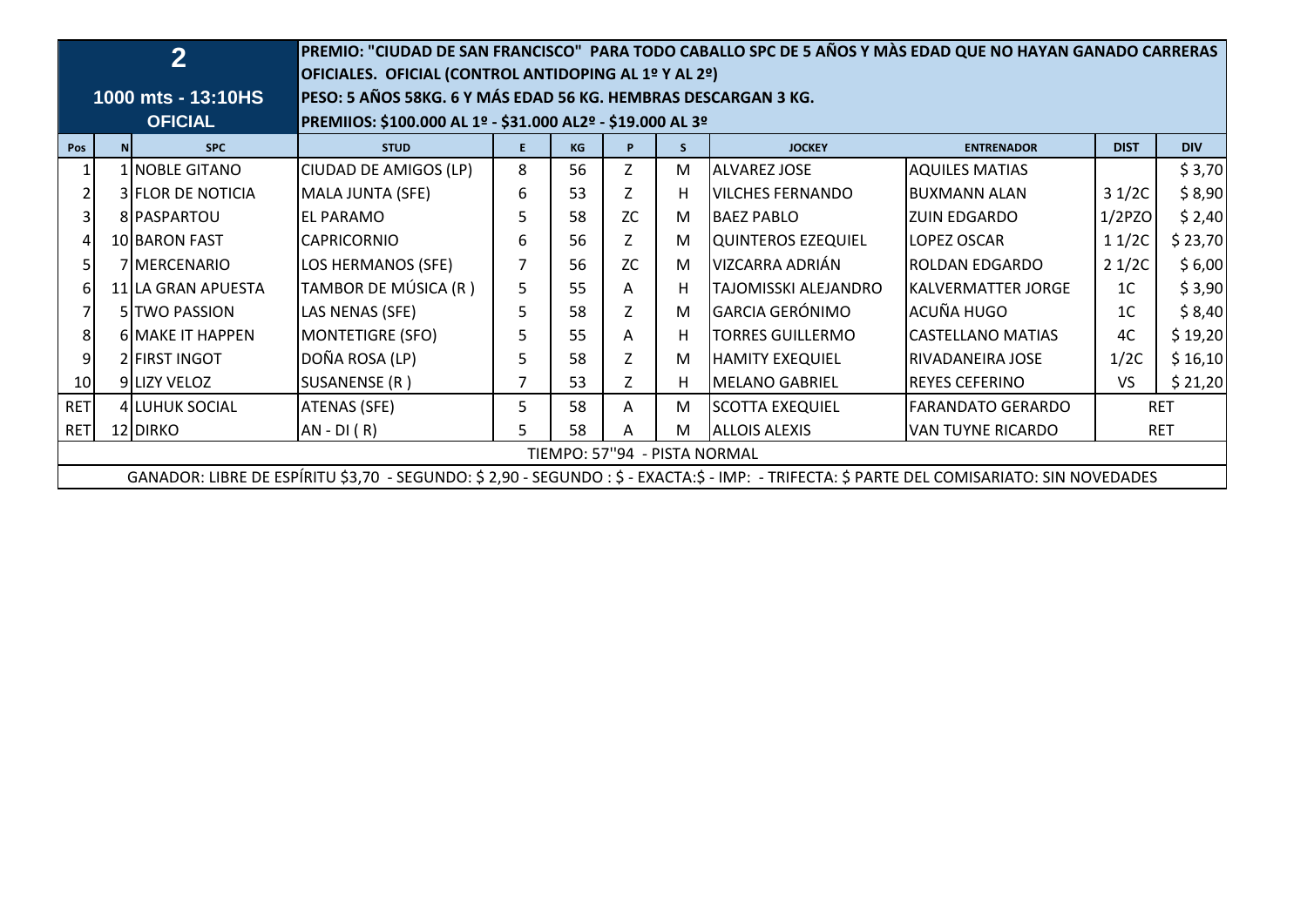|            |                             | 3<br>1000 mts - 13:50HS<br><b>NO OFICIAL</b> | PREMIO: PREMIO: "JOCKEY CLUB DE RÍO CUARTO" PARA TODO CAB. SPC DE 4 AÑOS Y MÁS EDAD GANADOR DE 1 Y 5 AÑOS Y MÁS GANADOR<br>DE 2 EN LA DIST. DE 800 O MÁS MTS. EN HIP. REC. POR LA CC. SE COMPUTAN COMO CARRERAS GANADAS LAS CORRIDAS CON PEDIGREE<br>PESO: 4 AÑOS 57KG. 5 AÑOS 55KG. 6 Y MÁS 53KG. RECARDO DE 2 KILOS AL GANADOR DE 2. HEMBRAS DESCARGAN 3 KG.<br>PREMIOS: \$110.000 AL 1º - \$36.000 AL 2º - \$22.000 AL3º |    |           |    |    |                           |                       |                |            |  |  |
|------------|-----------------------------|----------------------------------------------|-----------------------------------------------------------------------------------------------------------------------------------------------------------------------------------------------------------------------------------------------------------------------------------------------------------------------------------------------------------------------------------------------------------------------------|----|-----------|----|----|---------------------------|-----------------------|----------------|------------|--|--|
| Pos        | <b>NI</b>                   | <b>SPC</b>                                   | <b>STUD</b>                                                                                                                                                                                                                                                                                                                                                                                                                 | E. | <b>KG</b> | P  | S. | <b>JOCKEY</b>             | <b>ENTRENADOR</b>     | <b>DIST</b>    | <b>DIV</b> |  |  |
|            |                             | <b>9ILIBRE DE ESPIRITU</b>                   | <b>EL GAUCHO(SFE)</b>                                                                                                                                                                                                                                                                                                                                                                                                       | 6  | 55        | Α  | м  | LACUÑA LEON               | IZIMERMANN JORGE      |                | \$4,80     |  |  |
|            |                             | 8 YO TAMBIEN                                 | CACHO TEVES (SFO)                                                                                                                                                                                                                                                                                                                                                                                                           |    | 55        | A  | M  | <b>ICORONEL ALCIDES</b>   | <b>PAEZ MARIO</b>     | 5C             | \$25,10    |  |  |
|            |                             | 10 CANDY CUORE                               | DON FRANCISCO (R)                                                                                                                                                                                                                                                                                                                                                                                                           |    | 55        | A  | M  | <b>CALVENTE GUSTAVO</b>   | <b>IPIJUAN FLAVIO</b> | 1/2C           | \$3,10     |  |  |
|            |                             | 12 CHIC STAR                                 | DOÑA JULIA G.M. (SFO)                                                                                                                                                                                                                                                                                                                                                                                                       |    | 54        |    | H. | QUINTEROS EZEQUIEL        | CORDOBA VALENTINA     | <b>HOC</b>     | \$3,30     |  |  |
|            |                             | 11 GRAND COSTOSO                             | LA PAMPEANA                                                                                                                                                                                                                                                                                                                                                                                                                 |    | 57        |    | M  | <b>GARCÍA DARÍO ARIEL</b> | <b>GARCES RODOLFO</b> | 1/2C           | \$9,90     |  |  |
| 61         |                             | <b>7IPORTAL KISSER</b>                       | CACHIBACHE (SFE)                                                                                                                                                                                                                                                                                                                                                                                                            |    | 55        | Z  | M  | <b>IPEREZ MIGUEL</b>      | lfelize JUAN C.       | 1/2C           | \$5,70     |  |  |
|            |                             | 6 PERMISSIVE SOUL                            | <b>BAR ROYAL (CBA)</b>                                                                                                                                                                                                                                                                                                                                                                                                      |    | 52        |    | H. | <b>ALLOIS ALEXIS</b>      | <b>BOTERO HECTOR</b>  | 1 <sup>C</sup> | \$9,90     |  |  |
| 8          |                             | 2 FARALLON PRINCE                            | LOS MELLIS (SDE)                                                                                                                                                                                                                                                                                                                                                                                                            |    | 57        | A  | м  | VIZCARRA ADRIÁN           | IYTURRE HECTOR        | 4C             | \$25,00    |  |  |
|            |                             | 4 PAOLOPEN                                   | EL CHARABON (BV)                                                                                                                                                                                                                                                                                                                                                                                                            |    | 57        | Z  | M  | <b>FERNANDEZ NÉSTOR</b>   | <b>ICRUCCI ABEL</b>   | 1/2CZA         | \$21,60    |  |  |
| 10         |                             | 5 ZIMONETTO                                  | LA VICTORIA (CBA)                                                                                                                                                                                                                                                                                                                                                                                                           | 5  | 57        | A  | M  | <b>NORIEGA JOSE</b>       | <b>AQUILES MATIAS</b> | 3/4C           | \$4,90     |  |  |
| <b>RET</b> |                             | 1 POSTILLA                                   | <b>EL LOQUITO (SFO)</b>                                                                                                                                                                                                                                                                                                                                                                                                     |    | 52        | Α  | H. | IALLOIS ALEXIS            | IPERALTA CESAR        |                | <b>RET</b> |  |  |
| <b>RET</b> |                             | 3 GOLF MASTER                                | LA BALA (SFO)                                                                                                                                                                                                                                                                                                                                                                                                               |    | 57        | ZC | M  | <b>DARO FEDERICO</b>      | <b>DARO LUCAS</b>     |                | <b>RET</b> |  |  |
|            | TIEMPO: 55"53- PISTA NORMAL |                                              |                                                                                                                                                                                                                                                                                                                                                                                                                             |    |           |    |    |                           |                       |                |            |  |  |
|            |                             |                                              | GANADOR: \$LIBRE DE ESPÍRITU \$4,80 - SEGUNDO: \$4,70 - SEGUNDO 8: \$24,10 - EXACTA:\$8921,30 - IMP: \$3963,70 - TRIF.: \$2824,30 PARTE DEL COMISARIATO: SIN NOVEDADES                                                                                                                                                                                                                                                      |    |           |    |    |                           |                       |                |            |  |  |

|     |                                                                                    | 41                           | - PREMIO: PREMIO: "SAN FRANCISCO FUTURITY 2021" CRIADORES ARGENTINOS CABALLOS CUARTO DE MILLA<br><b>PRODUCTOS GENERACIÓN 2018 - OFICIAL</b> |   |           |   |   |                          |                            |                |            |  |  |
|-----|------------------------------------------------------------------------------------|------------------------------|---------------------------------------------------------------------------------------------------------------------------------------------|---|-----------|---|---|--------------------------|----------------------------|----------------|------------|--|--|
|     |                                                                                    | 300 mts - 14:30HS            | <b>PESO: MACHOS 58KG. HEMBRAS : 56KG.</b><br>PREMIOS: \$200.00 AL 1º - \$50.000 AL 2º - \$20.000 AL 3º                                      |   |           |   |   |                          |                            |                |            |  |  |
| Pos |                                                                                    | <b>OFICIAL</b><br><b>SPC</b> | <b>STUD</b>                                                                                                                                 |   | <b>KG</b> | P |   | <b>JOCKEY</b>            | <b>ENTRENADOR</b>          | <b>DIST</b>    | <b>DIV</b> |  |  |
|     | 4 BOING JESS                                                                       |                              | IEL GRINGO                                                                                                                                  | 3 | 58        | 7 | M | IGONZALEZ SERGIO         | <b>IBERTOLA JUAN PABLO</b> |                | \$1,80     |  |  |
|     | 2 BOLT JESS                                                                        |                              | <b>ILA BIEN PINTADA</b>                                                                                                                     | 3 | 58        | A | м | <b>ANGELELLI NAHUEL</b>  | <b>IRODRIGUEZ OMAR</b>     | 2C             | \$4,10     |  |  |
|     |                                                                                    | 1 BELLA JESS                 | lJUAN ISMAEL AYALA                                                                                                                          |   | 56        | A | н | <b>AYALA ISMAEL JUAN</b> | <b>INOGUERA NESTOR A</b>   | 11/2C          | \$2,30     |  |  |
|     |                                                                                    | 3 BRUNO JESS                 | <b>ICRIS-FER</b>                                                                                                                            |   | 58        | A | м | ARGAÑARAZ CRISTIAN       | ARGAÑARAZ CRISTIAN         | 1 <sup>C</sup> | \$3,20     |  |  |
|     | TIEMPO: 16"85- PISTA NORMAL                                                        |                              |                                                                                                                                             |   |           |   |   |                          |                            |                |            |  |  |
|     | GANADOR: BOING JESS \$1,80 - EXACTA:\$57,70 - PARTE DEL COMISARIATO: SIN NOVEDADES |                              |                                                                                                                                             |   |           |   |   |                          |                            |                |            |  |  |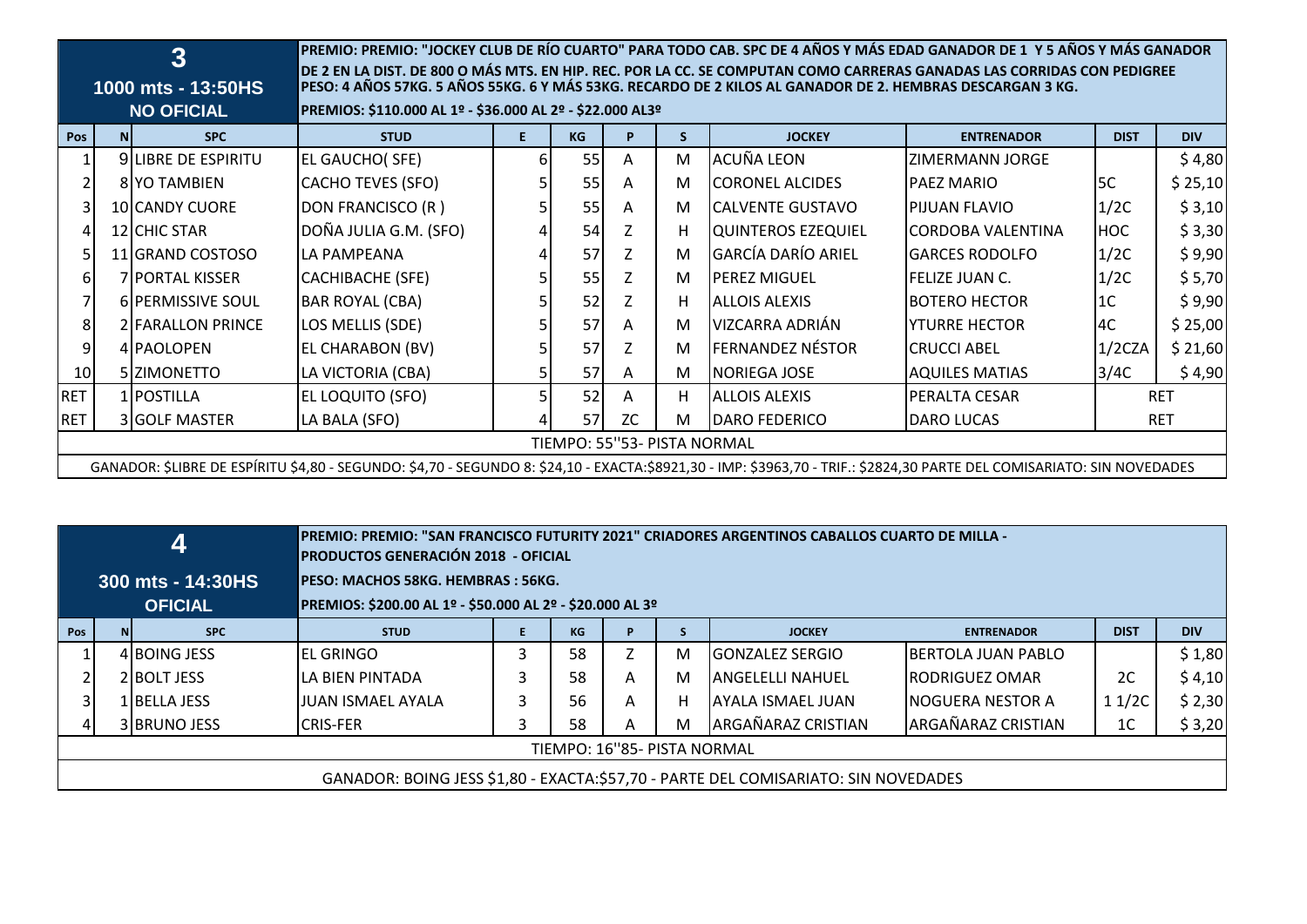|                  |                                                                                                                                                        | 5                                    | PREMIO: "JUAN PABLO FRANCIA" PARA TODO CABALLO SPC DE 4 AÑOS Y MÁS EDAD QUE NO HAYAN GANADO EN DIST. DE 800<br>O MÁS MTS. EN HIÓDROMOS RECONOCIDOS POR LA COMISIÓN DE CARRERAS<br>PESO: 4 AÑOS 57KG. 5 AÑOS 55 KG. 6 Y MÁS EDAD 53KG. |                                                          |                 |   |    |                         |                       |                |            |  |  |
|------------------|--------------------------------------------------------------------------------------------------------------------------------------------------------|--------------------------------------|---------------------------------------------------------------------------------------------------------------------------------------------------------------------------------------------------------------------------------------|----------------------------------------------------------|-----------------|---|----|-------------------------|-----------------------|----------------|------------|--|--|
|                  |                                                                                                                                                        | 800 mts 15:10HS<br><b>NO OFICIAL</b> |                                                                                                                                                                                                                                       | PREMIIOS: \$60.000 AL 1º - \$12.000 AL2º - \$6.000 AL 3º |                 |   |    |                         |                       |                |            |  |  |
| Pos <sup>1</sup> | N <sub>1</sub>                                                                                                                                         | <b>SPC</b>                           | <b>STUD</b>                                                                                                                                                                                                                           | E.                                                       | <b>KG</b>       | P |    | <b>JOCKEY</b>           | <b>ENTRENADOR</b>     | <b>DIST</b>    | <b>DIV</b> |  |  |
|                  |                                                                                                                                                        | 9 HONOR STUDENT                      | <b>WL GRINGO (RIV)</b>                                                                                                                                                                                                                |                                                          | $54$ Z          |   |    | <b>ARRIETA TOMÁS</b>    | ARRIETA MAXIMILIANO   |                | \$1,40     |  |  |
| $\overline{2}$   |                                                                                                                                                        | 7 RECICLANDO                         | DON NITO (R)                                                                                                                                                                                                                          |                                                          | $57$ $Z$        |   | Iм | <b>PEREZ MIGUEL</b>     | IGODETI JORGE         | 3/4C           | \$5,70     |  |  |
| $\overline{3}$   |                                                                                                                                                        | <b>5 VOCERA DEL REY</b>              | <b>HUANQUEROS (SFE)</b>                                                                                                                                                                                                               |                                                          | 50 <sub>A</sub> |   |    | ACUÑA LEON              | ACUÑA DIEGO           | 3C             | \$13,90    |  |  |
| 4                | 3 CEPAXIMA                                                                                                                                             |                                      | DON JUAN (SFE)                                                                                                                                                                                                                        |                                                          | $54$ Z          |   | IΗ | <b>DARO FEDERICO</b>    | <b>DARO LUCAS</b>     | 11/2C          | \$10,80    |  |  |
| 5 <sub>l</sub>   |                                                                                                                                                        | 1 STEFFANS                           | LA CRIOLLA (RIV)                                                                                                                                                                                                                      |                                                          | $57$ $Z$        |   | Iм | <b>NORIEGA JOSE</b>     | ACOSTA JOSÉ           | 3/4C           | \$6,10     |  |  |
| $6 \mid$         |                                                                                                                                                        | 4 QUIERO ROCK                        | EL PALMAR (R)                                                                                                                                                                                                                         |                                                          | 57 A            |   | ıм | lhaller Matías          | IBUXMANN ALAN         | 1 <sup>C</sup> | \$6,50     |  |  |
| $\overline{7}$   |                                                                                                                                                        | 2 CANTA LISIO                        | BELKIS                                                                                                                                                                                                                                |                                                          | $57$ $Z$        |   | Iм | <b>FERNÁNDEZ NÉSTOR</b> | <b>FALCO LAUREANO</b> | 2C             | \$17,10    |  |  |
| 8                |                                                                                                                                                        | <b>6ILUNA KEY</b>                    | HARAS LA BLANCA (R)                                                                                                                                                                                                                   |                                                          | $54$ Z          |   |    | <b>VILCHES FERNANDO</b> | IMIRON ATILIO A       | l4C            | \$13,20    |  |  |
| <b>RET</b>       | 8 SUEÑO PALOMERO<br>$57$ $Z$<br><b>DON GARO</b><br>TORRES GUILLERMO<br><b>VIERA RUBEN</b><br><b>RET</b><br>IΜ                                          |                                      |                                                                                                                                                                                                                                       |                                                          |                 |   |    |                         |                       |                |            |  |  |
|                  | TIEMPO: 45"07 - PISTA NORMAL                                                                                                                           |                                      |                                                                                                                                                                                                                                       |                                                          |                 |   |    |                         |                       |                |            |  |  |
|                  | GANADOR: \$1,40 - SEGUNDO \$1,90 - SEGUNDO7 \$-1,30 EXACTA \$37,40- IMP: \$27,10 TRIF.: \$129,90 PARTE DEL COMISARIATO: RETIRADO EL Nº 8 DE PARTIDORES |                                      |                                                                                                                                                                                                                                       |                                                          |                 |   |    |                         |                       |                |            |  |  |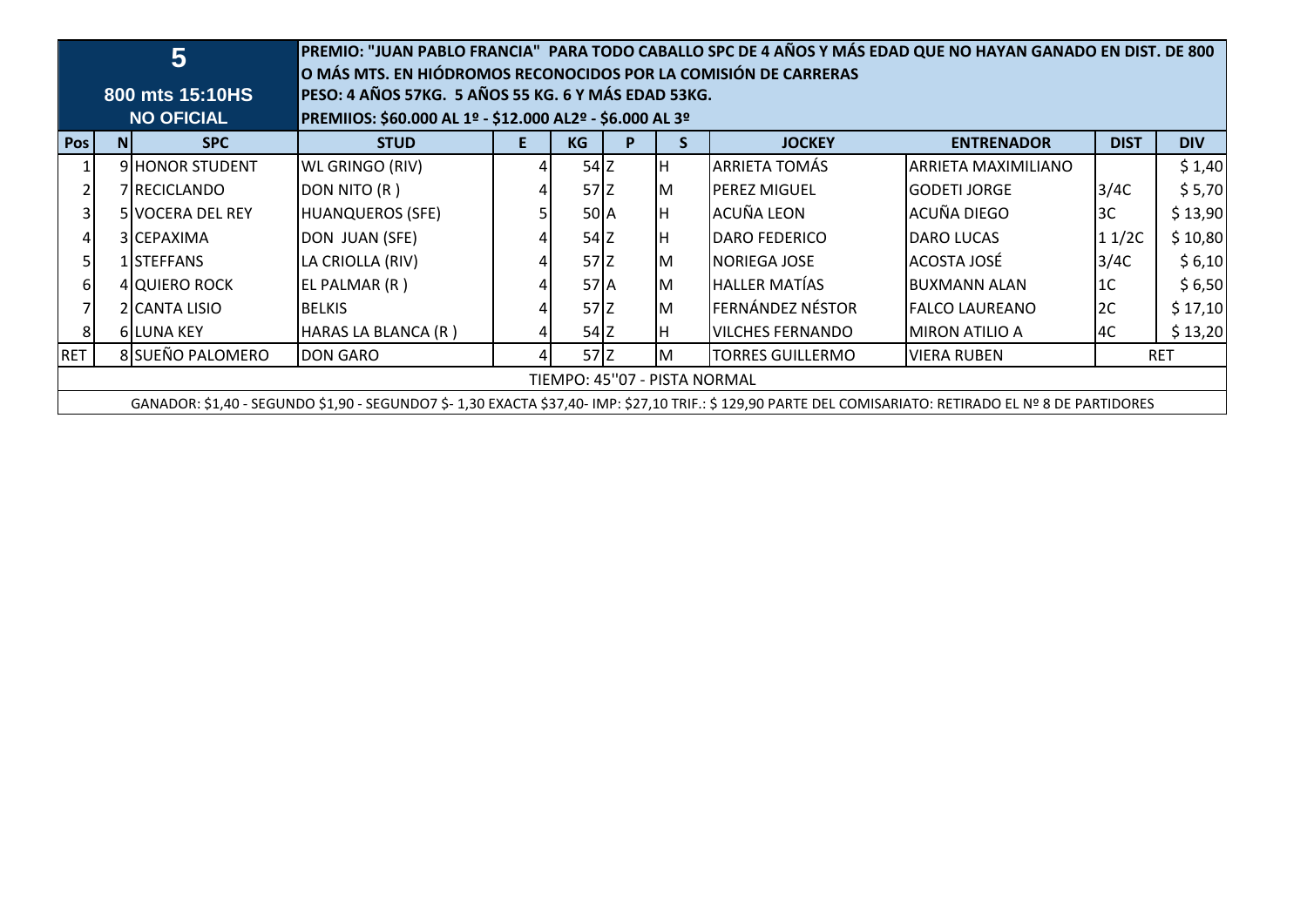|                 |                                                                                                                                  | 6                 |                                                          |    |           |             |   | PREMIO: 30 DE JUNIO DE 2013 - ASCENSO SPORTIVO BELGRANO NACIONAL B - PARA TODO CABALLO SPC DE 3 AÑOS QUE NO<br>HAYAN GANADO NINGUN TIPO DE CARRERA EN LA DISTANCIA DE 800 MTS. O MÁS EN HIP. REC. POR LA CC CARRERAS |                          |             |            |  |  |
|-----------------|----------------------------------------------------------------------------------------------------------------------------------|-------------------|----------------------------------------------------------|----|-----------|-------------|---|----------------------------------------------------------------------------------------------------------------------------------------------------------------------------------------------------------------------|--------------------------|-------------|------------|--|--|
|                 |                                                                                                                                  | 800 mts 15:50HS   | PESO: MACHOS 59KG. HEMBRAS:56KG.                         |    |           |             |   |                                                                                                                                                                                                                      |                          |             |            |  |  |
|                 |                                                                                                                                  | <b>NO OFICIAL</b> | PREMIOS: \$80.000 AL 1º - \$26.000 AL 2º - \$16.000AL 3º |    |           |             |   |                                                                                                                                                                                                                      |                          |             |            |  |  |
| Pos             | N                                                                                                                                | <b>SPC</b>        | <b>STUD</b>                                              | E. | <b>KG</b> | P           | S | <b>JOCKEY</b>                                                                                                                                                                                                        | <b>ENTRENADOR</b>        | <b>DIST</b> | <b>DIV</b> |  |  |
|                 |                                                                                                                                  | 4 PENTANGELLI     | EL CAPRICHO (R)                                          | 3  | 59        | <b>ZC</b>   | M | <b>BELLOCQ GONZALO</b>                                                                                                                                                                                               | <b>SCHROTLIN JUAN C.</b> |             | \$6,80     |  |  |
|                 |                                                                                                                                  | 12 CHE MALEVO     | JAVI (SFE)                                               | 3  | 59        | Z           | M | <b>GARCIA GERÓNIMO</b>                                                                                                                                                                                               | ACUÑA HUGO               | 11/2C       | \$2,10     |  |  |
| 3               |                                                                                                                                  | 2 CLAUDIA KEY     | EL SAUCE (R)                                             | 3  | 56        | Z           | H | <b>VIVAS CARLOS</b>                                                                                                                                                                                                  | <b>CARRIZO OSCAR</b>     | 2C          | \$6,40     |  |  |
| 4               |                                                                                                                                  | 5 WI WINNER       | <b>EL CHARABON (BV)</b>                                  | 3  | 59        | T           | м | <b>PEREZ MIGUEL</b>                                                                                                                                                                                                  | <b>CRUCCI ABEL</b>       | 31/2C       | \$15,40    |  |  |
| 5               |                                                                                                                                  | 6 PLANET LOVER    | <b>DON HIPOLITO</b>                                      | 3  | 59        | Z           | M | <b>HAMITY EZEQUIEL</b>                                                                                                                                                                                               | <b>HAMITY EZEQUIEL</b>   | <b>HOC</b>  | \$61,40    |  |  |
| 61              |                                                                                                                                  | 11A DUEÑA DE MI   | <b>DON FLORENTINO</b>                                    | 3  | 56        | T           | н | <b>CALVENTE GUSTAVO</b>                                                                                                                                                                                              | <b>CAREZZANA SERGIO</b>  | <b>HOC</b>  | \$4,10     |  |  |
|                 |                                                                                                                                  | 14 CLARO DEL ALBA | LAS TRES G (SFE)                                         | 3  | 59        | Z           | M | <b>ALLOIS ALEXIS</b>                                                                                                                                                                                                 | <b>BELTRAMONE JORGE</b>  | $1/2$ CZA   | \$7,00     |  |  |
| 8               |                                                                                                                                  | 7 RIO PRIZE       | 2 DE ABRIL (VT)                                          | 3  | 59        | $\mathsf Z$ | м | <b>PEREZ JORGE</b>                                                                                                                                                                                                   | MARTIARENA M.            | $1/2$ CZA   | \$24,50    |  |  |
| $\overline{9}$  |                                                                                                                                  | 3 CLUNY GAL       | <b>EL POCHO</b>                                          | 3  | 56        | Z           | н | <b>FERNANDEZ NÉSTOR</b>                                                                                                                                                                                              | <b>FELICIANI GERMAN</b>  | 11/2C       | \$5,40     |  |  |
| 10 <sup>1</sup> |                                                                                                                                  | 11 QUE ME QUIERAN | IDON FLORENTINO                                          | 3  | 59        | A           | M | <b>OLIVAREZ CLAUDIO</b>                                                                                                                                                                                              | <b>MONCADA JUAN</b>      | 11/2C       | \$4,10     |  |  |
| 11              |                                                                                                                                  | 13 BE TALENT      | DON ROGELIO (RAF)                                        | 3  | 56        | Z           | H | TAJOMISSKI ALEJANDRO                                                                                                                                                                                                 | IKALVERMATTER JORGE      | 31/2C       | \$38,90    |  |  |
| 12              |                                                                                                                                  | 9 MI CHICHE       | DON HUGO (SFO)                                           | 3  | 56        | A           | H | <b>VILCHES FERNANDO</b>                                                                                                                                                                                              | <b>WALKER MARIANO</b>    | 4C          | \$44,50    |  |  |
| <b>RET</b>      |                                                                                                                                  | 1 SI SE PUEDE SAR | JUAN Y JOSE (R)                                          | 3  | 56        | Z           | H | <b>SCOTTA EXEQUIEL</b>                                                                                                                                                                                               | ZIMERMAN JUAN C.         |             |            |  |  |
| <b>RET</b>      |                                                                                                                                  | 8 TENIENTE DAN    | <b>JULY Y BLAS</b>                                       | 3  | 59        | Z           | M | lxx                                                                                                                                                                                                                  | <b>PALANDRI JOSE</b>     |             |            |  |  |
| <b>RET</b>      |                                                                                                                                  | 10 ALEGRE RICH    | <b>VIZCACHON</b>                                         | 3  | 59        | Α           | M | <b>HALLER MATÍAS</b>                                                                                                                                                                                                 | <b>CAMPORA ANGEL R</b>   |             |            |  |  |
|                 | TIEMPO: 44"77 - PISTA NORMAL                                                                                                     |                   |                                                          |    |           |             |   |                                                                                                                                                                                                                      |                          |             |            |  |  |
|                 | GANADOR:\$6,80 - SEGUNDO:\$2,40 - SEGUNDO12: \$1,80 -EXACTA: \$136,70 - IMPERFECTA:\$124,30 - TRIFECTA: \$996,00- CUAT:\$6410,00 |                   |                                                          |    |           |             |   |                                                                                                                                                                                                                      |                          |             |            |  |  |
|                 |                                                                                                                                  |                   |                                                          |    |           |             |   | PARTE DE COMISARIATO: SIN NOVEDADES                                                                                                                                                                                  |                          |             |            |  |  |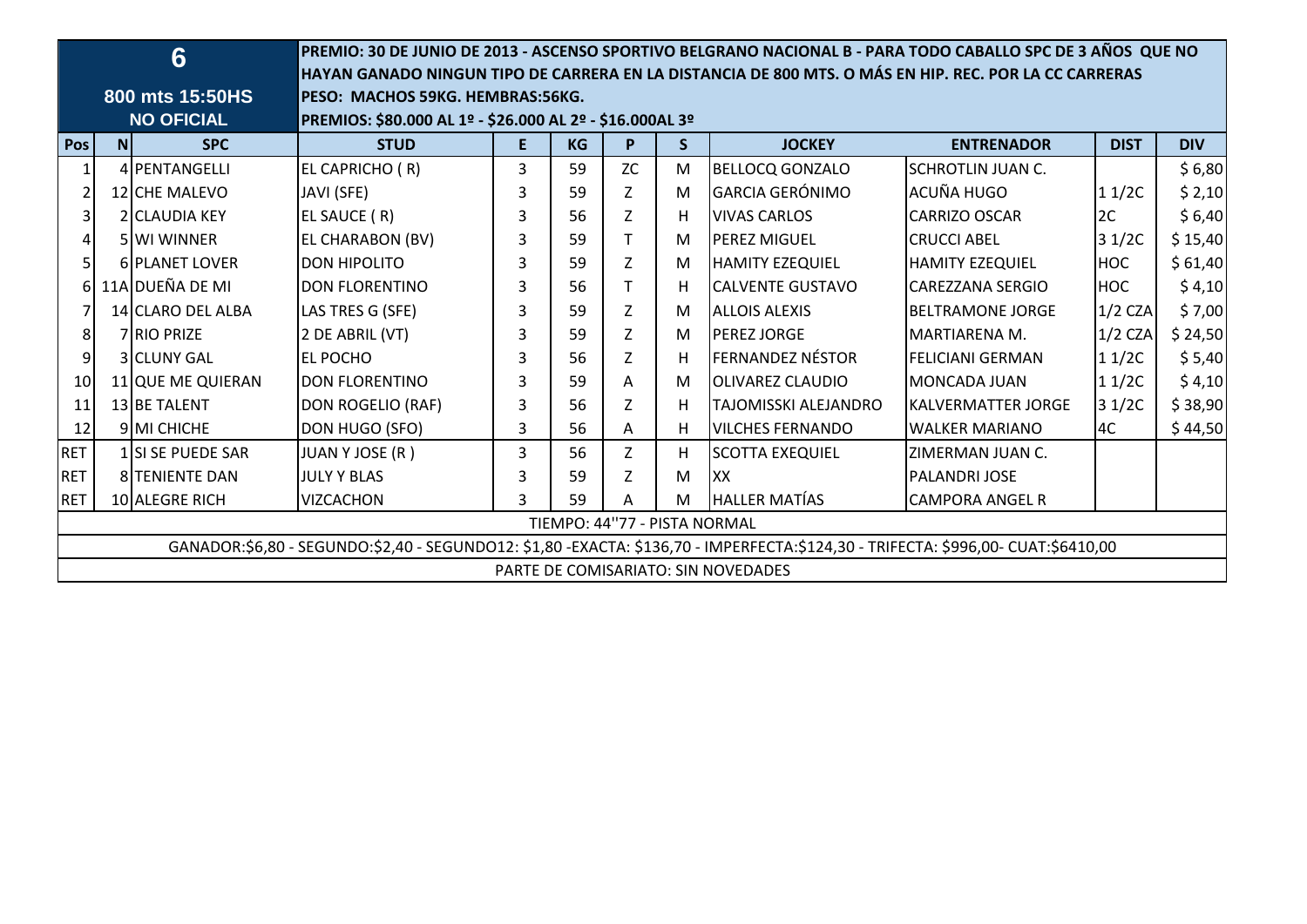|            |                                                           | $\overline{7}$      | CLASICO OSCAR C. BOERO "LA CARRERA DEL AÑO" COPA UTTA - CARRERA LIBRE A SOBRE CERRADO |                                                                                                                                                                     |                |            |  |  |  |  |  |  |  |
|------------|-----------------------------------------------------------|---------------------|---------------------------------------------------------------------------------------|---------------------------------------------------------------------------------------------------------------------------------------------------------------------|----------------|------------|--|--|--|--|--|--|--|
|            |                                                           | 1000 mts 16:35HS    | PESO: MACHOS 59KG. HEMBRAS 56KG                                                       |                                                                                                                                                                     |                |            |  |  |  |  |  |  |  |
|            |                                                           | <b>NO OFICIAL</b>   | PREMIOS: \$400.00 AL 1º - \$110.000 AL 2º - \$35.000 AL 3º                            |                                                                                                                                                                     |                |            |  |  |  |  |  |  |  |
| <b>Pos</b> | <b>N</b>                                                  |                     | <b>CABALLO</b>                                                                        | <b>JOCKEY</b>                                                                                                                                                       | <b>DIST</b>    | <b>DIV</b> |  |  |  |  |  |  |  |
|            |                                                           | 3 DON CARLOS        |                                                                                       | <b>HALLER MATIAS</b>                                                                                                                                                |                | \$15,20    |  |  |  |  |  |  |  |
|            |                                                           | 2 CORCEL ROMANO     |                                                                                       | <b>VIZCARRA ADRIAN</b>                                                                                                                                              | 4C             | \$ 6,30    |  |  |  |  |  |  |  |
| 31         |                                                           | 7 EMPERADOR         |                                                                                       | <b>CASTRO EZEQUIEL</b>                                                                                                                                              | 3C             | \$12,60    |  |  |  |  |  |  |  |
|            |                                                           | 11 LUISITO          |                                                                                       | <b>CALVENTE GUSTAVO</b>                                                                                                                                             | 2C             | \$ 7,40    |  |  |  |  |  |  |  |
|            |                                                           | 4 DON NESTOR        |                                                                                       | <b>GARCIA GERÓNIMO</b>                                                                                                                                              | 2C             | \$3,60     |  |  |  |  |  |  |  |
|            |                                                           | 13 PROFETA          |                                                                                       | <b>CRESPIN MARCELO</b>                                                                                                                                              | 1/2C           | \$16,20    |  |  |  |  |  |  |  |
|            |                                                           | <b>5IDON NINO</b>   |                                                                                       | <b>PEREZ MIGUEL</b>                                                                                                                                                 | <b>CZA</b>     | \$ 8,30    |  |  |  |  |  |  |  |
|            |                                                           | 10 LEONCITO         |                                                                                       | <b>MONTES FACUNDO</b>                                                                                                                                               | 1 <sup>C</sup> | \$15,00    |  |  |  |  |  |  |  |
| 9          |                                                           | 1 CHARLON           |                                                                                       | <b>FERREIRA EMILIANO</b>                                                                                                                                            | <b>PZO</b>     | \$15,50    |  |  |  |  |  |  |  |
| 10         |                                                           | <b>6 EL PICANTE</b> |                                                                                       | <b>GARCIA DARÍO ARIEL</b>                                                                                                                                           | <b>CZA</b>     | \$ 5,50    |  |  |  |  |  |  |  |
| 11         |                                                           | 9 JAIMITO           |                                                                                       | <b>TORRES GUILLERMO</b>                                                                                                                                             | 1/2C           | \$19,80    |  |  |  |  |  |  |  |
| 12         |                                                           | 8 FISTULITA         |                                                                                       | <b>FERNANDEZ NÉSTOR</b>                                                                                                                                             | 3C             | \$ 5,80    |  |  |  |  |  |  |  |
| 13         |                                                           | 12 OSCARCITO        |                                                                                       | LEONARDO JOSE                                                                                                                                                       | 1/4C           | \$9,50     |  |  |  |  |  |  |  |
| <b>RET</b> | 14 SOUTH PROSPECT<br><b>CALVENTE FRANCO</b><br><b>RET</b> |                     |                                                                                       |                                                                                                                                                                     |                |            |  |  |  |  |  |  |  |
|            | TIEMPO: 55"70 - PISTA SECA                                |                     |                                                                                       |                                                                                                                                                                     |                |            |  |  |  |  |  |  |  |
|            |                                                           |                     |                                                                                       | GANADOR: DON CARLOS \$15,20 - SEGUNDO: \$4,50 SEGUNDO 2:\$2,60 - EXACTA: \$1155,90 - IMERFECTA: \$374,80 - TRIFECTA: \$20192,30 PARTE DEL COMISARIATO SIN NOVEDADES |                |            |  |  |  |  |  |  |  |